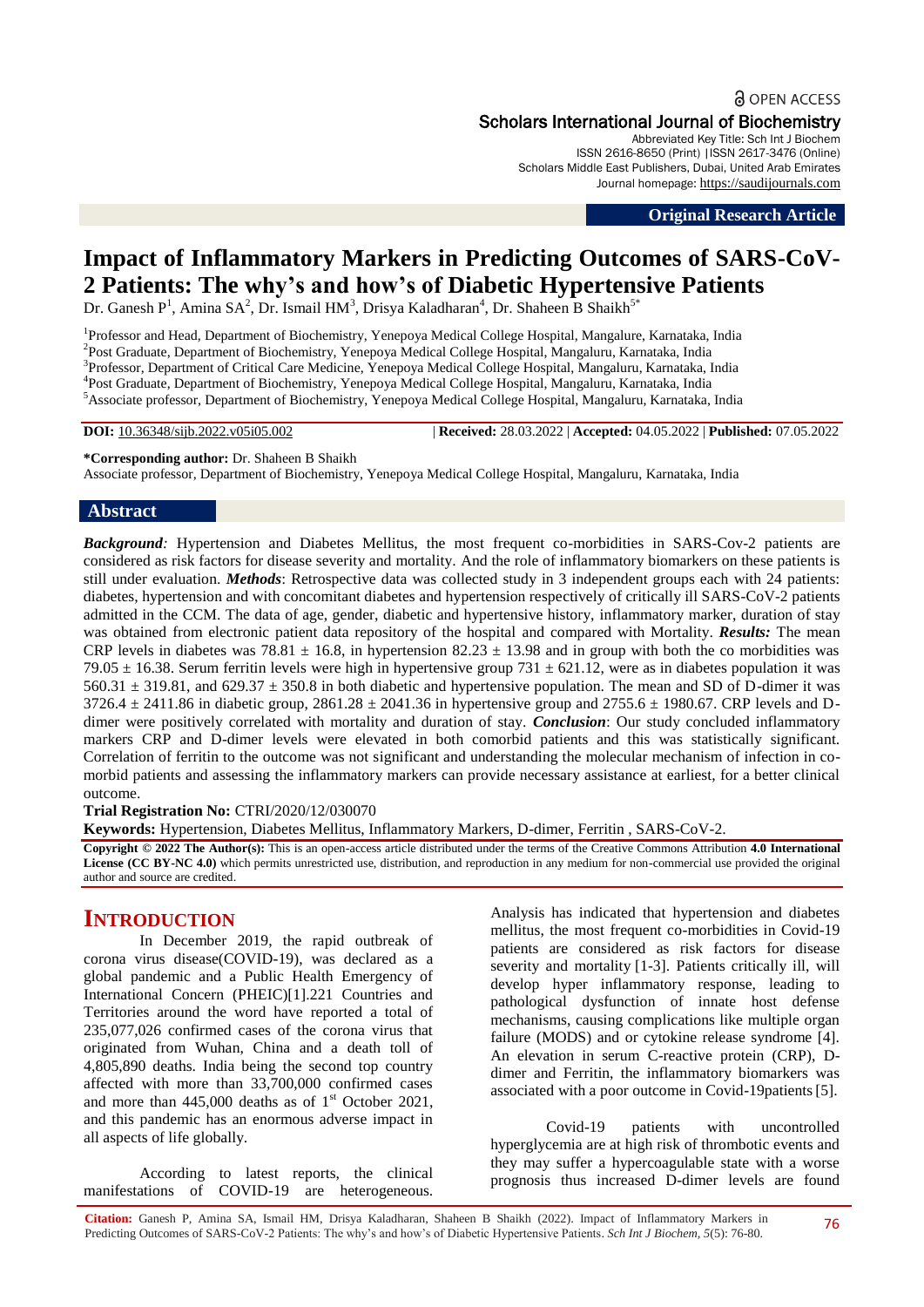[6].The detection of CRP levels is of great value in assessing the severity of their condition [7]and many individuals with diabetes exhibit elevated serum Ferritin levels[8]. Hypertension is reported to occur in over two-third of patients with diabetes [9] where it impairs the inflammatory blood biomarkers level and has been reported to increase the severity and mortality of the patients with infection [10].Yet, no study has, thus far addressed the individual effect of diabetes, hypertension and their combination on inflammatory markers and outcomes in patients affected with Covid-19 infection along with the pathogenesis.

The aim of this study was to determine the impact of inflammatory biomarkers (CRP, D-dimer and Ferritin) in diabetes, hypertension individually and with concomitant diabetes and hypertension together, and their outcomes in patients with SARS-CoV-2.

# **MATERIALS AND METHODS**

# **Study design**

This retrospective study was done on 3 independent groups, Diabetes, Hypertension and patients with both diabetes and hypertension admitted at the critical care unit, from March 2020 - December 2020.

# **STUDY SUBJECTS**

72 critically ill patients tested RT-PCR positive of nasopharyngeal and oropharyngeal swabs of age 18 and above and of any gender were enrolled in this study, 24 from each 3 independent group. The first three days of the registration period were analyzed in the study and patients name was kept anonymous.

# **STUDY VARIABLES**<br>After obtaining

After obtaining Institutional Ethical Committee Clearance, data of Age, Gender, history of Diabetes Mellitus, Hypertension, CRP, D-dimer, Ferritin, and Duration of stay and Mortality was obtained from electronic patient data repository of the hospital.

The index test for diagnosis of SARS-CoV-2 was Real Time-PCR for detection of RNA virus in the nasopharyngeal and oropharyngeal swab was done according to the WHO guidelines for diagnosis of COVID-19.Serum CRP levels were estimated by Vitros micro slide in Vitros 5600. Serum D-dimer levels were estimated by Immunofluorescence technology with

Standard F Analyzer in F2400. Ferritin is estimated by Vitros microwell method, an immunometric technique in Vitros 5600.

# **STATISTICAL ANALYSIS**

Data entered in excel sheet were statistically analyzed using, IBM SPSS software version 23.Normal distribution of continuous date was checked by Shapirowilk test. The Pearson's correlation co-efficient was used to correlate Inflammatory markers to mortality and length of stay. Mean difference with 95% Confidence Interval was calculated for inflammatory markers. Independent T test was applied as tests of significance and p-value less than 0.05 was considered statistically significant.

# **RESULTS**

A total of 72 RT-PCR positive patients were enrolled and categorized into 3 groups with 24 patients each. The mean age was  $61.8 \pm 12.7$  years. Numbers of males were 37 (51.4%) and numbers of females were 35 (48.6%). Table 1: Inflammatory markers in study population

The mean CRP levels in diabetes was  $78.81 \pm$ 16.8, in hypertension  $82.23 \pm 13.98$  and in group with both the co morbidities was  $79.05 \pm 16.38$ . Serum ferritin levels were high in hypertensive group  $731 \pm$ 621.12, were as in diabetes population it was  $560.31 \pm$ 319.81, and  $629.37 \pm 350.8$  in both diabetic and hypertensive population. The mean and SD of D-dimer it was  $3726.4 \pm 2411.86$  in diabetic group,  $2861.28 \pm$ 2041.36 in hypertensive group and  $2755.6 \pm 1980.67$ .

Its graphically depicted in Figure 1, serum CRP and Ferritin levels were high in hypertensive group whereas D-dimer levels were high in diabetic group.

Table 2 shows the Pearson Correlation between the inflammatory markers and sara-cov-2 outcomes. P-value less than 0.05 were considered statistically significant. CRP levels were positively correlated with mortality and duration of stay, even serum d-dimer levels were positively correlated with mortality and duration of stay. But we could not find any correlation with ferritin levels in mortality and duration of stay.

| <b>Variables</b> | diabetes              | <b>Hypertension</b>                           | Diabetes and hypertension |  |
|------------------|-----------------------|-----------------------------------------------|---------------------------|--|
|                  | $n=24$                | $n=24$                                        | $n=24$                    |  |
| <b>CRP</b>       | $78.81 \pm 16.80$     | $82.23 \pm 13.98$                             | $79.05 \pm 16.38$         |  |
| <b>FERRITIN</b>  | $560.31 \pm 319.81$   | $731 \pm 621.12$                              | $629.37 \pm 350.38$       |  |
| D-DIMER          | $3726.40 \pm 2411.86$ | $2861.281 \pm 2041.36$   $2755.6 \pm 1980.67$ |                           |  |
| <b>MORTALITY</b> | 79.16%                | 79%                                           | 87.5%                     |  |
| LENGTH OF STAY   | 8 days                | $10.5$ days                                   | 9.2 days                  |  |

**Table-1: Inflammatory markers in study population**

© 2022 |Published by Scholars Middle East Publishers, Dubai, United Arab Emirates 77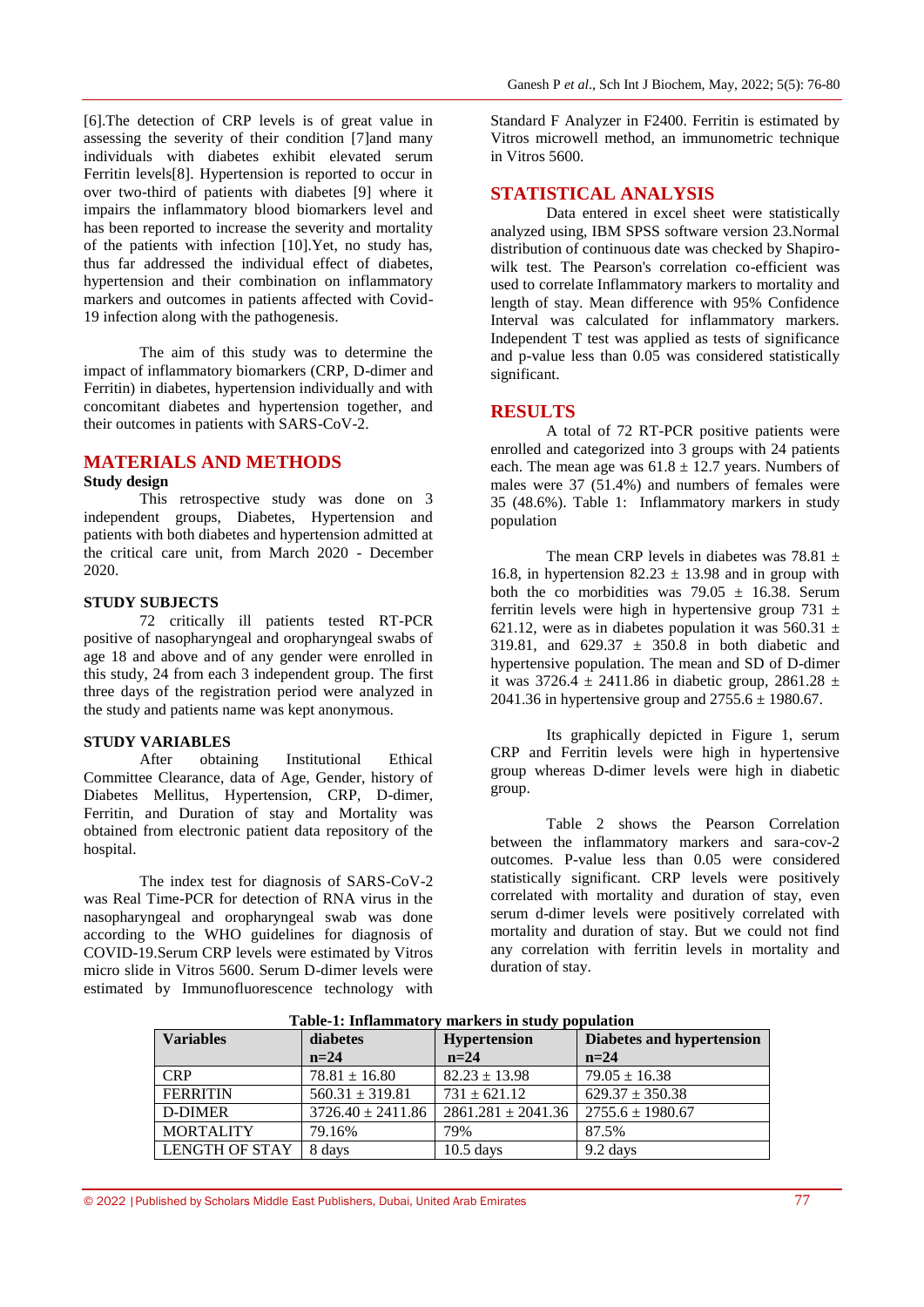**Table-2: Pearson correlation between the inflammatory markers and sara-cov-2 outcomes.**

| <b>Inflammatory markers</b> | <b>Pearson correlation   P value</b> |       |
|-----------------------------|--------------------------------------|-------|
| CRP                         | 0.179                                | 0.040 |
| D-DIMER                     | 0.531                                | 0.020 |
| <b>FERRITIN</b>             | $-0.486$                             | 0.019 |



**Fig-1: Mean levels of CRP, ferritin and d-dimer CRP**



# **D-DIMER**

**Ferritin**

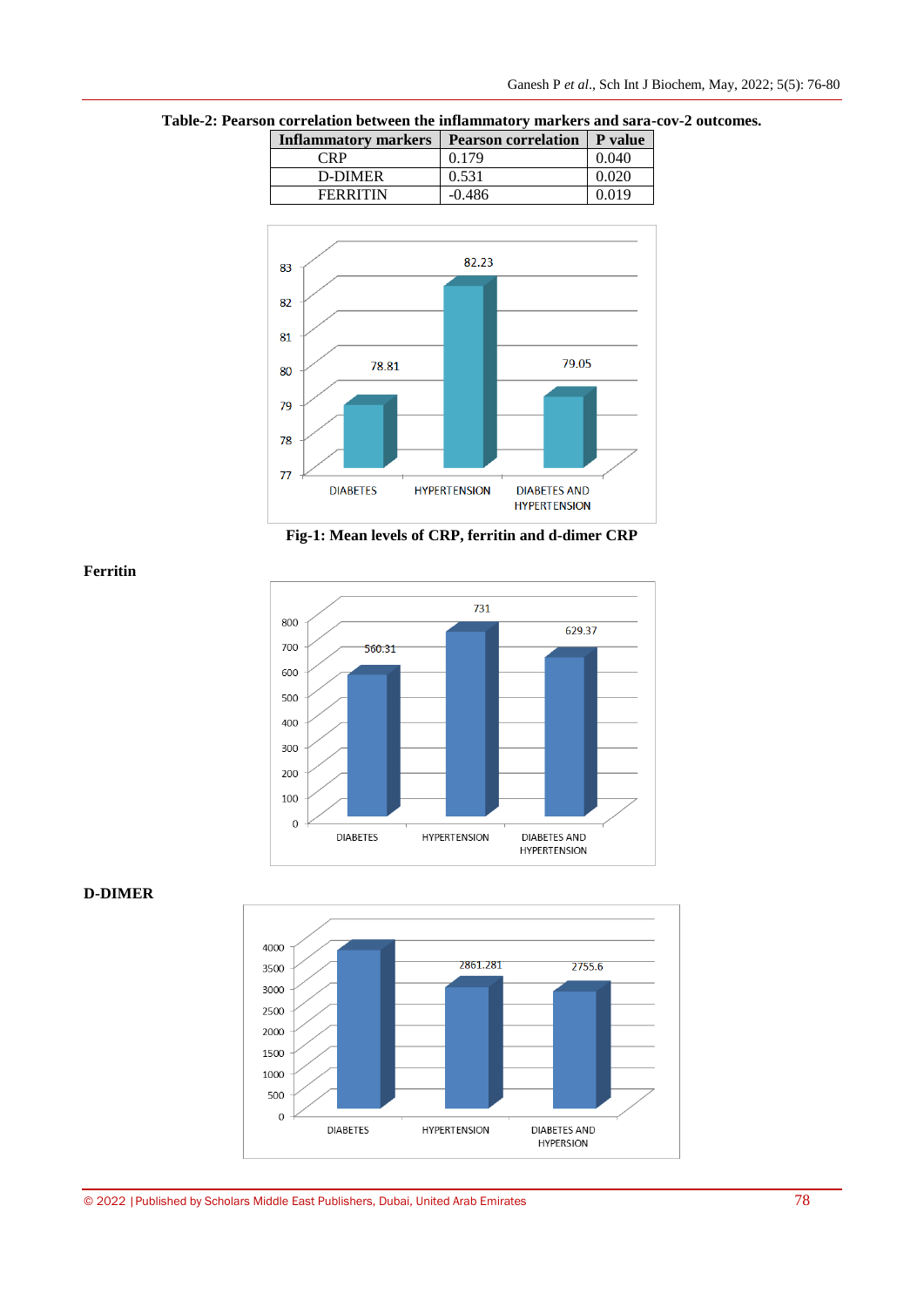# **DISCUSSION**

SARS-CoV-2,the single stranded enveloped RNA virus have a three dimensional spike glycoprotein on its surface, which can closely bind to the human ACE 2 receptor ,which is expressed in lung, heart, kidneys and intestines and they are shown to be the coreceptor for the corona virus entry[11]. This S protein binds to the ACE2 with affinity and potentially, twenty time's greater affinity than the SARS virus (Severe Acute Respiratory Syndrome), and is the reason of spreading so easily. Thus cells with ACE2 expression may act as a target cells and may correlate with severity of disease in each tissue [12]. This S protein on its virion surfaces resembles crown-like shape and thus the virus is named in Latin "CORONA" meaning Crown [13]. By binding to the ACE 2 receptor, sialic acid receptor, transmembrane serine protease 2, extracellular matrix metalloproteinase inducer, catepsin B and L, the virus access the human host cell. The virus SARS-CoV-2, infect goblet secretory cells of the nasal mucosa and alveolar type II pneumocytes by binding membrane bound angiotensin-converting enzyme. The human protease enzyme cleaves ACE2 receptor and thus virus gets internalized into the cell and viral replication begins progressive infection of alveolar pneumocytes with significant viral shedding results in apoptosis and necrosis [14].it has been shown that SARS-CoV-2 has induced endothelial dysfunction or damage and is a major determinant [12]. Endothelial cells release substance that control vascular relaxation and contraction as well as enzymes that control blood clotting, immune function and platelet.

#### **HYPERTENSION, DIABETES AND SARS-cov-2**

Life threatening complication of SARS-CoV-2 in hypertensive and diabetic patients is due to the preexisting endothelial dysfunction [13]. In our study mortality was high for the patients having both the comorbidities and was found to be 87.5% whereas mortality in diabetes group was 79.16% and in hypertension group it was 79%. Guan *et al.* in a cohort study, reported that patients having hypertension and diabetes reached the composite endpoint of ICU admission, mechanical ventilation and death [15].Highaffinity cellular binding and efficient viral entry is easier in diabetic individuals with decreased viral clearance. These patients have decreased T-cell function and thus cause dysfunction of innate host defense mechanisms and cytokine release syndrome. With all these factors in patients with cardiovascular disease, hypertension, severity of the disease worsens. [Lvliang Lu](https://www.sciencedirect.com/science/article/pii/S0163445320304606#!) *et al.* in a Meta-analysis showed, patients with SARS-CoV-2co morbidities, diabetes, and hypertension were at complications and ended in death [16].Hypoglycemic agents like glucagon like peptide-1 agonists classically called as glp-1 agonist up regulate ACE2. The expression of ACE2 is substantially increased in patients with Type 1 or Type 2 Diabetes Mellitus and Hypertension who are treated with ACE inhibitors and angiotensin II type-1 receptor blockers

(ARBs) when compared to healthy individuals. As a result, increased expression of ACE would facilitate infection with SARS-CoV-2.This warning is supported by analysis of 1099 patients in China, treated with SARS-CoV-2 from December 2019–January 2020 [17].

Thus Hypertension and diabetes are associated with high risk of severe SARS-CoV-2 [18]. The angiotensin-converting enzyme is the link between hypertension, diabetes and SARS-CoV-2.This has been supported by many studies [19, 17].

In our study serum CRP and Ferritin was high in patients with hypertension than those with both the co-morbidities, increased D-dimer levels were found in the diabetic population as it's associated with an imbalance between clotting factors and fibrinolysis [20].The elevated levels of CRP and Ferritin are associated with overproduction of inflammatory cytokines.CRP, an acute phase protein, synthesized by liver under inflammatory conditions of the body, like viral infection, bacterial infection and tissue destruction appears in blood within 6-10 hours of tissue damage [4]. High CRP level is associated with worse prognosis [2] and thus it may be a valuable early biomarker in predicting the possibility of disease prognosis in nonsevere patients infected with SARS-CoV-2, which help in early treatment. Ferritin is the storage form of iron in humans; also an acute phase protein. In infections iron gets released into the ER due to decrease transport capacity of spleen and liver due to damage [4]. Serum Ferritin levels were high for patients with poor composite outcome [5].The plasmin mediated, cross linked fibrin degradation results in multiple peptide fragments called D-dimer. Patients with SARA-CoV-2 often show clotting disorders with multi organ dysfunction and coagulopathy, resulting in high mortality [20].Endothelial dysfunction is often said to play a key role in such a hypercoagulopathy state.

### **CONCLUSION**

Our study concluded inflammatory markers CRP and D-dimer levels were elevated in both comorbid patients and this was statistically significant. Since, India is the second top country affected by the corona virus, understanding the molecular mechanism of infection in co-morbid patients and assessing the inflammatory markers can provide necessary assistance at earliest, for a better clinical outcome.

### **Limitation**

The sample size was small and the study was done only at single centre

#### **REFERENCES**

1. Hong, H., Wang, Y., Chung, H. T., & Chen, C. J. (2020). Clinical characteristics of novel coronavirus disease 2019 (COVID-19) in